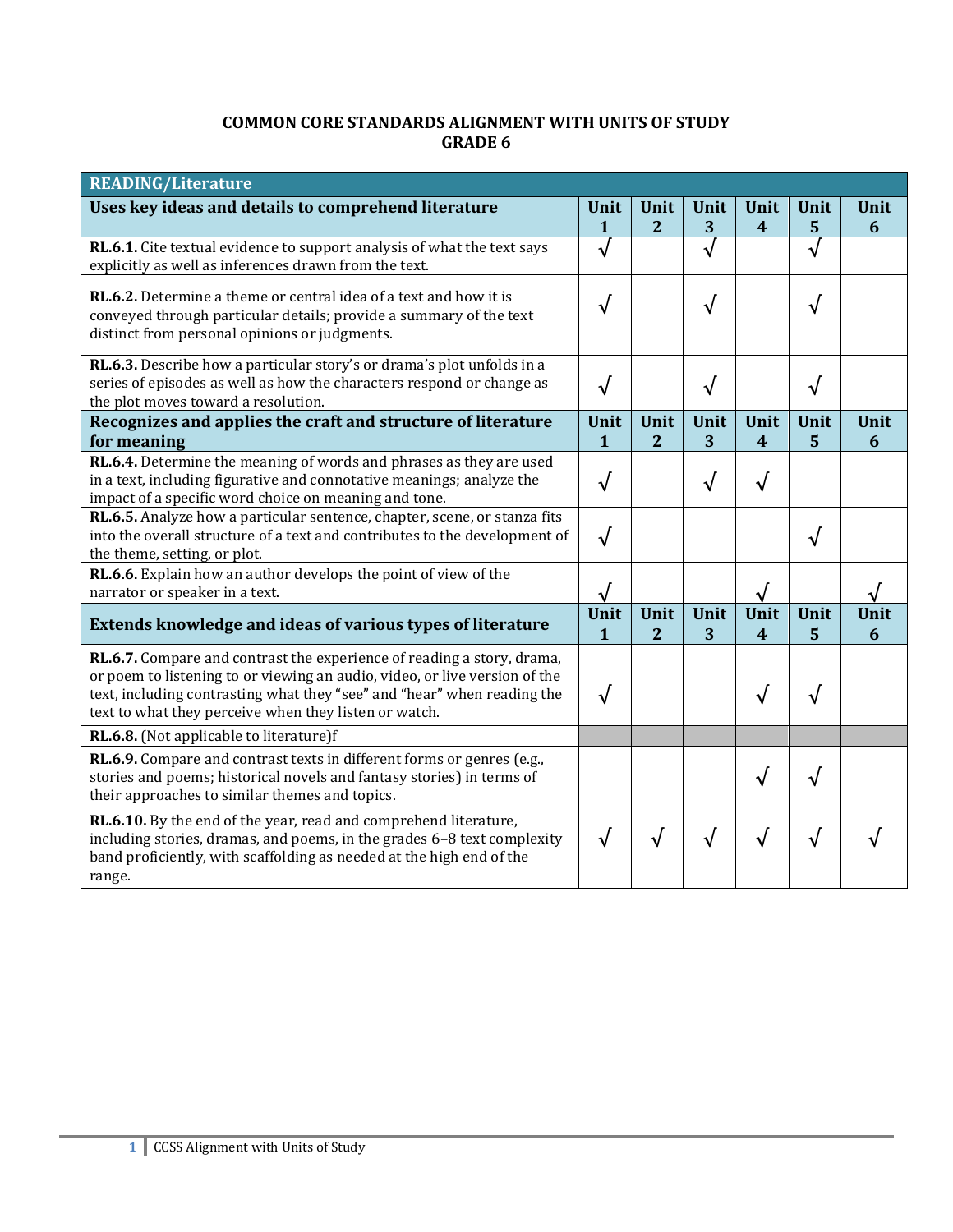| <b>READING/Informational</b>                                                                                                                                                                 |                      |                      |            |                                 |           |           |
|----------------------------------------------------------------------------------------------------------------------------------------------------------------------------------------------|----------------------|----------------------|------------|---------------------------------|-----------|-----------|
| Uses key ideas and details to comprehend informational text                                                                                                                                  | Unit<br>$\mathbf{1}$ | Unit<br>$\mathbf{2}$ | Unit<br>3  | Unit<br>$\overline{\mathbf{4}}$ | Unit<br>5 | Unit<br>6 |
| RI.6.1. Cite textual evidence to support analysis of what the text says<br>explicitly as well as inferences drawn from the text.                                                             |                      | $\sqrt{}$            |            |                                 |           |           |
| RI.6.2. Determine a central idea of a text and how it is conveyed through<br>particular details; provide a summary of the text distinct from personal<br>opinions or judgments.              |                      |                      | $\sqrt{ }$ |                                 |           |           |
| RI.6.3. Analyze in detail how a key individual, event, or idea is<br>introduced, illustrated, and elaborated in a text (e.g., through examples<br>or anecdotes).                             |                      |                      | $\sqrt{ }$ |                                 |           |           |
| Recognizes and applies the craft and structure of<br>informational text for meaning                                                                                                          | Unit<br>$\mathbf{1}$ | Unit<br>$\mathbf{2}$ | Unit<br>3  | Unit<br>$\boldsymbol{4}$        | Unit<br>5 | Unit<br>6 |
| RI.6.4. Determine the meaning of words and phrases as they are used in<br>a text, including figurative, connotative, and technical meanings.                                                 |                      | $\sqrt{ }$           | Ń          |                                 |           |           |
| RI.6.5. Analyze how a particular sentence, paragraph, chapter, or<br>section fits into the overall structure of a text and contributes to the<br>development of the ideas.                   |                      |                      | $\sqrt{ }$ |                                 |           |           |
| RI.6.6. Determine an author's point of view or purpose in a text and<br>explain how it is conveyed in the text.                                                                              |                      | √                    |            | √                               |           |           |
| Extends knowledge and ideas of various informational text                                                                                                                                    | Unit<br>$\mathbf{1}$ | Unit<br>$\mathbf{2}$ | Unit<br>3  | Unit<br>$\overline{\mathbf{4}}$ | Unit<br>5 | Unit<br>6 |
| RI.6.7. Integrate information presented in different media or formats<br>(e.g., visually, quantitatively) as well as in words to develop a coherent<br>understanding of a topic or issue.    |                      |                      |            |                                 |           |           |
| RI.6.8. Trace and evaluate the argument and specific claims in a text,<br>distinguishing claims that are supported by reasons and evidence from<br>claims that are not.                      |                      |                      |            | √                               |           |           |
| RI.6.9. Compare and contrast one author's presentation of events with<br>that of another (e.g., a memoir written by and a biography on the same<br>person).                                  |                      | √                    |            | √                               |           |           |
| RI.6.10. By the end of the year, read and comprehend literary nonfiction<br>in the grades 6-8 text complexity band proficiently, with scaffolding as<br>needed at the high end of the range. | √                    | $\sqrt{ }$           | $\sqrt{}$  | $\sqrt{}$                       |           |           |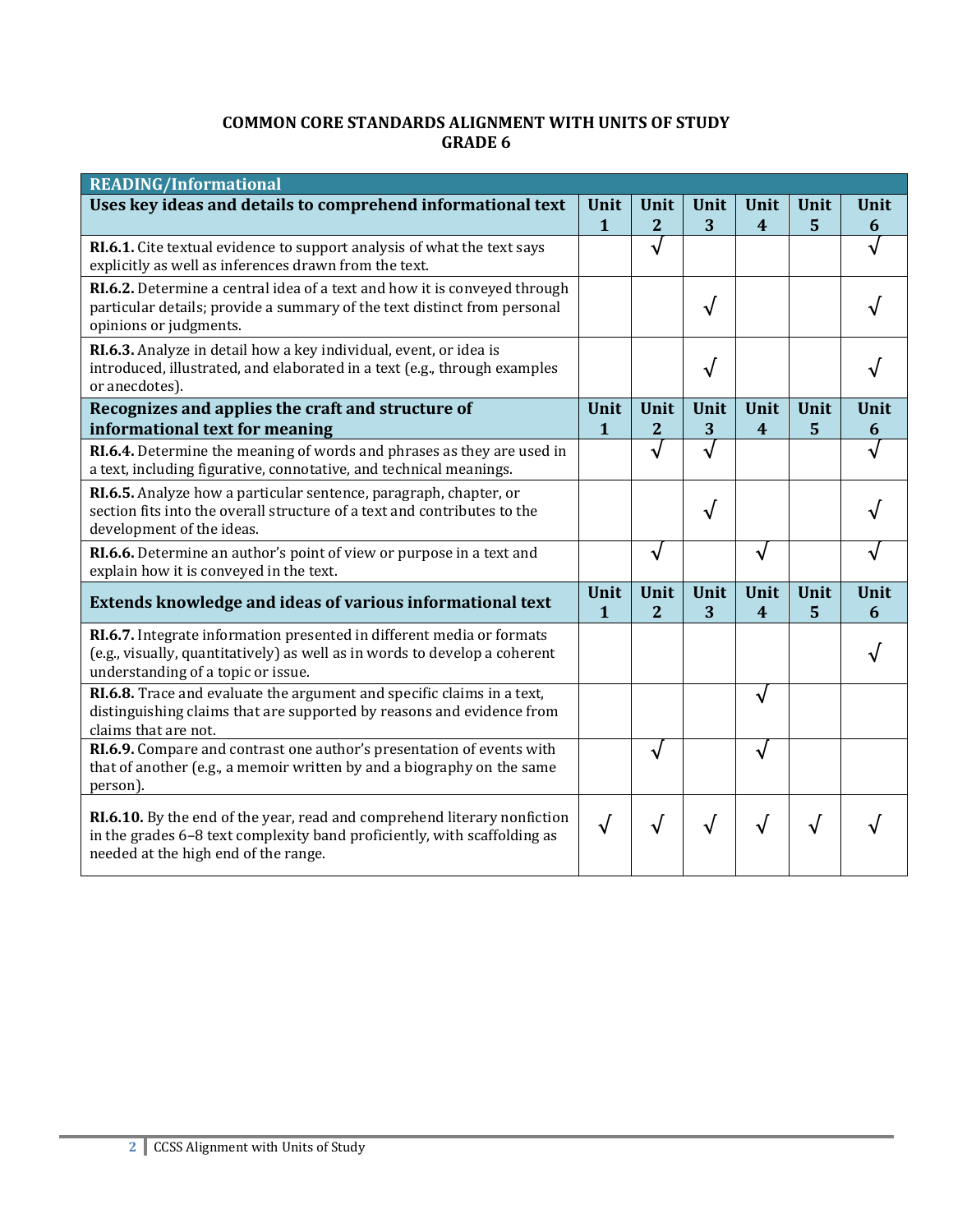| <b>WRITING: Produces multiple types of writing for various purposes</b>                                                                                                                                                                                                                         |           |                        |           |                                 |           |           |  |
|-------------------------------------------------------------------------------------------------------------------------------------------------------------------------------------------------------------------------------------------------------------------------------------------------|-----------|------------------------|-----------|---------------------------------|-----------|-----------|--|
| W.6.1. Write arguments to support claims with clear reasons and<br>relevant evidence.                                                                                                                                                                                                           | Unit<br>1 | Unit<br>$\overline{2}$ | Unit<br>3 | Unit<br>$\overline{\mathbf{4}}$ | Unit<br>5 | Unit<br>6 |  |
| Introduce claim(s) and organize the reasons and evidence<br>a.<br>clearly.                                                                                                                                                                                                                      |           |                        |           |                                 |           |           |  |
| Support claim(s) with clear reasons and relevant evidence,<br>b.<br>using credible sources and demonstrating an understanding of<br>the topic or text.                                                                                                                                          |           |                        |           | √                               |           |           |  |
| Use words, phrases, and clauses to clarify the relationships<br>c.<br>among claim(s) and reasons.                                                                                                                                                                                               |           |                        |           |                                 |           |           |  |
| Establish and maintain a formal style.<br>d.                                                                                                                                                                                                                                                    |           |                        |           |                                 |           |           |  |
| Provide a concluding statement or section that follows from the<br>e.<br>argument presented.                                                                                                                                                                                                    |           |                        |           |                                 |           |           |  |
| W.6.2. Write informative/explanatory texts to examine a topic and<br>convey ideas, concepts, and information through the selection,<br>organization, and analysis of relevant content.                                                                                                          |           |                        |           |                                 |           |           |  |
| a. Introduce a topic; organize ideas, concepts, and information, using<br>strategies such as definition, classification, comparison/contrast, and<br>cause/effect; include formatting (e.g., headings), graphics (e.g., charts,<br>tables), and multimedia when useful to aiding comprehension. |           |                        | √         |                                 |           |           |  |
| b. Develop the topic with relevant facts, definitions, concrete details,<br>quotations, or other information and examples.                                                                                                                                                                      |           |                        |           |                                 |           |           |  |
| c. Use appropriate transitions to clarify the relationships among ideas<br>and concepts.                                                                                                                                                                                                        |           |                        |           |                                 |           |           |  |
| d. Use precise language and domain-specific vocabulary to inform about<br>or explain the topic.                                                                                                                                                                                                 |           |                        |           |                                 |           |           |  |
| e.Establish and maintain a formal style.                                                                                                                                                                                                                                                        |           |                        |           |                                 |           |           |  |
| f. Provide a concluding statement or section that follows from the<br>information or explanation presented.                                                                                                                                                                                     |           |                        |           |                                 |           |           |  |
| W.6.3. Write narratives to develop real or imagined experiences or<br>events using effective technique, relevant descriptive details, and well-<br>structured event sequences.                                                                                                                  |           |                        |           |                                 |           |           |  |
| Engage and orient the reader by establishing a context and introducing<br>a.<br>a narrator and/or characters; organize an event sequence that unfolds<br>naturally and logically.                                                                                                               | $\sqrt{}$ | √                      |           |                                 |           |           |  |
| Use narrative techniques, such as dialogue, pacing, and description, to<br>b.<br>develop experiences, events, and/or characters.                                                                                                                                                                | √         |                        |           |                                 |           |           |  |
| Use a variety of transition words, phrases, and clauses to convey<br>c.<br>sequence and signal shifts from one time frame or setting to another.                                                                                                                                                |           |                        |           |                                 |           |           |  |
| Use precise words and phrases, relevant descriptive details, and<br>d.<br>sensory language to convey experiences and events.                                                                                                                                                                    |           |                        |           |                                 |           |           |  |
| Provide a conclusion that follows from the narrated experiences or<br>e.<br>events.                                                                                                                                                                                                             |           |                        |           |                                 |           |           |  |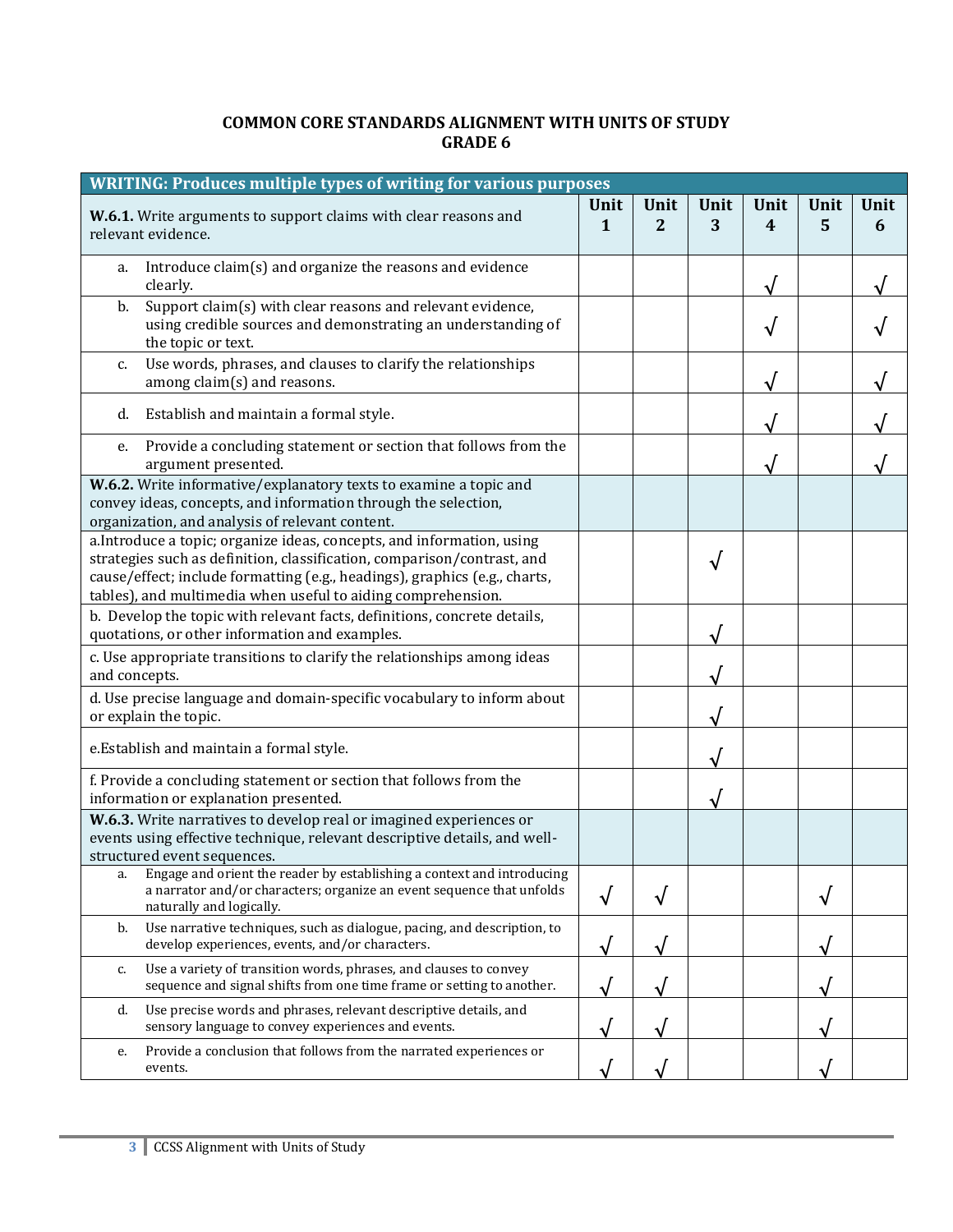| <b>WRITING</b>                                                                                                                                                                                                                                                              |                      |                        |           |                                 |           |           |
|-----------------------------------------------------------------------------------------------------------------------------------------------------------------------------------------------------------------------------------------------------------------------------|----------------------|------------------------|-----------|---------------------------------|-----------|-----------|
| <b>Produces and publishes writing</b>                                                                                                                                                                                                                                       | Unit<br>$\mathbf{1}$ | Unit<br>$\overline{2}$ | Unit<br>3 | Unit<br>$\overline{\mathbf{4}}$ | Unit<br>5 | Unit<br>6 |
| W.6.4. Produce clear and coherent writing in which the development,<br>organization, and style are appropriate to task, purpose, and audience.<br>(Grade-specific expectations for writing types are defined in standards<br>$1-3$ above.)                                  | $\sqrt{ }$           | √                      | $\sqrt{}$ | √                               | $\sqrt{}$ |           |
| W.6.5. With some guidance and support from peers and adults, develop<br>and strengthen writing as needed by planning, revising, editing,<br>rewriting, or trying a new approach.                                                                                            | $\sqrt{}$            | $\sqrt{}$              | √         | √                               |           |           |
| W.6.6. Use technology, including the Internet, to produce and publish<br>writing as well as to interact and collaborate with others; demonstrate<br>sufficient command of keyboarding skills to type a minimum of three<br>pages in a single sitting.                       | √                    | √                      | $\sqrt{}$ | $\sqrt{}$                       | √         |           |
| Uses research skills to write and present reports                                                                                                                                                                                                                           | Unit<br>$\mathbf{1}$ | Unit<br>$\overline{2}$ | Unit<br>3 | Unit<br>$\overline{4}$          | Unit<br>5 | Unit<br>6 |
| W.6.7. Conduct short research projects to answer a question, drawing<br>on several sources and refocusing the inquiry when appropriate.                                                                                                                                     |                      | √                      | √         |                                 |           |           |
| W.6.8. Gather relevant information from multiple print and digital<br>sources; assess the credibility of each source; and quote or paraphrase<br>the data and conclusions of others while avoiding plagiarism and<br>providing basic bibliographic information for sources. |                      |                        |           | √                               |           |           |
| W.6.9. Draw evidence from literary or informational texts to support<br>analysis, reflection, and research.                                                                                                                                                                 | $\sqrt{ }$           | √                      | √         | √                               |           |           |
| Apply grade 6 Reading standards to literature (e.g., "Compare<br>a.<br>and contrast texts in different forms or genres [e.g., stories and<br>poems; historical novels and fantasy stories] in terms of their<br>approaches to similar themes and topics").                  |                      |                        |           |                                 |           |           |
| Apply grade 6 Reading standards to literary nonfiction (e.g.,<br>b.<br>"Trace and evaluate the argument and specific claims in a text,<br>distinguishing claims that are supported by reasons and<br>evidence from claims that are not").                                   |                      |                        |           | √                               |           |           |
| W.6.10. Write routinely over extended time frames (time for research,<br>reflection, and revision) and shorter time frames (a single sitting or a<br>day or two) for a range of discipline-specific tasks, purposes, and<br>audiences.                                      | $\sqrt{}$            | √                      | $\sqrt{}$ | $\sqrt{}$                       | √         |           |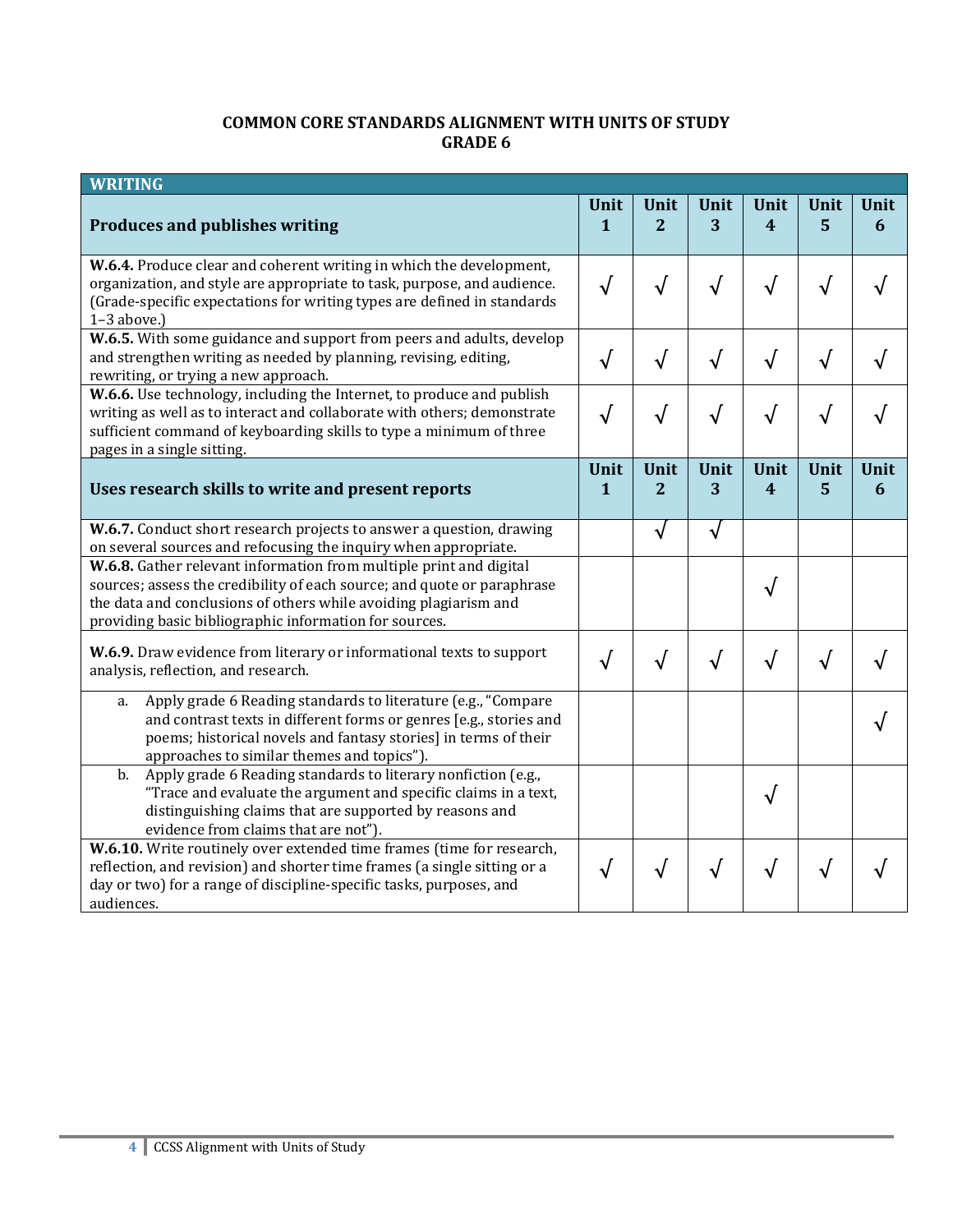| <b>LANGUAGE ARTS</b> |                                                                                                                                                                                                                    |                                                            |                        |              |                                 |               |                        |
|----------------------|--------------------------------------------------------------------------------------------------------------------------------------------------------------------------------------------------------------------|------------------------------------------------------------|------------------------|--------------|---------------------------------|---------------|------------------------|
|                      | <b>Uses conventions of standard English</b>                                                                                                                                                                        | <b>Unit</b><br>1                                           | Unit<br>$\overline{2}$ | Unit<br>3    | Unit<br>$\overline{\mathbf{4}}$ | Unit<br>5     | Unit<br>6              |
|                      | <b>L.6.1.</b> Demonstrate command of the conventions of standard English<br>grammar and usage when writing or speaking.                                                                                            | Writing<br>complete<br>sentences<br>&<br>sentence<br>types | <b>Nouns</b>           | <b>Verbs</b> | Modi--<br>fiers                 | Pro-<br>nouns | Prep-<br><b>Phrase</b> |
| a.                   | Ensure that pronouns are in the proper case (subjective, objective,<br>possessive).                                                                                                                                |                                                            |                        |              |                                 |               |                        |
| b.                   | Use intensive pronouns (e.g., myself, ourselves).                                                                                                                                                                  |                                                            |                        |              |                                 |               |                        |
| c.                   | Recognize and correct inappropriate shifts in pronoun number and<br>person.                                                                                                                                        |                                                            |                        |              |                                 |               |                        |
| d.                   | Recognize and correct vague pronouns (i.e., ones with unclear or<br>ambiguous antecedents).                                                                                                                        |                                                            |                        |              |                                 |               |                        |
| e.                   | Recognize variations from standard English in their own and<br>others' writing and speaking, and identify and use strategies to<br>improve expression in conventional language.                                    |                                                            | √                      |              |                                 |               |                        |
|                      | Uses spelling patterns and generalizations in writing                                                                                                                                                              |                                                            |                        |              |                                 |               |                        |
|                      | L.6.2. Demonstrate command of the conventions of standard English<br>capitalization, punctuation, and spelling when writing.                                                                                       |                                                            |                        |              |                                 |               |                        |
| a.                   | .Use punctuation (commas, parentheses, dashes) to set off<br>nonrestrictive/parenthetical elements.                                                                                                                |                                                            |                        |              |                                 |               |                        |
| b.                   | Spell correctly.                                                                                                                                                                                                   |                                                            |                        |              |                                 |               |                        |
|                      | <b>Acquires and Uses New Vocabulary</b>                                                                                                                                                                            |                                                            |                        |              |                                 |               |                        |
|                      | L.6.3. Use knowledge of language and its conventions when writing,<br>speaking, reading, or listening.                                                                                                             |                                                            |                        |              |                                 |               |                        |
| a.                   | Vary sentence patterns for meaning, reader/listener<br>interest, and style.                                                                                                                                        |                                                            |                        |              |                                 |               |                        |
| $\mathbf{b}$ .       | Maintain consistency in style and tone.                                                                                                                                                                            |                                                            | Ñ                      |              | √                               |               |                        |
|                      | L.6.4. Determine or clarify the meaning of unknown and multiple-<br>meaning words and phrases based on grade 6 reading and content,<br>choosing flexibly from a range of strategies.                               |                                                            |                        |              |                                 |               |                        |
| a.                   | Use context (e.g., the overall meaning of a sentence or paragraph; a<br>word's position or function in a sentence) as a clue to the meaning<br>of a word or phrase.                                                |                                                            | $\sqrt{ }$             |              |                                 |               |                        |
| b.                   | Use common, grade-appropriate Greek or Latin affixes and roots as<br>clues to the meaning of a word (e.g., audience, auditory, audible).                                                                           |                                                            | $\sqrt{ }$             |              | √                               |               |                        |
| c.                   | Consult reference materials (e.g., dictionaries, glossaries,<br>thesauruses), both print and digital, to find the pronunciation of a<br>word or determine or clarify its precise meaning or its part of<br>speech. |                                                            |                        | √            | √                               |               |                        |
| d.                   | Verify the preliminary determination of the meaning of word/phrase                                                                                                                                                 |                                                            |                        |              |                                 |               |                        |